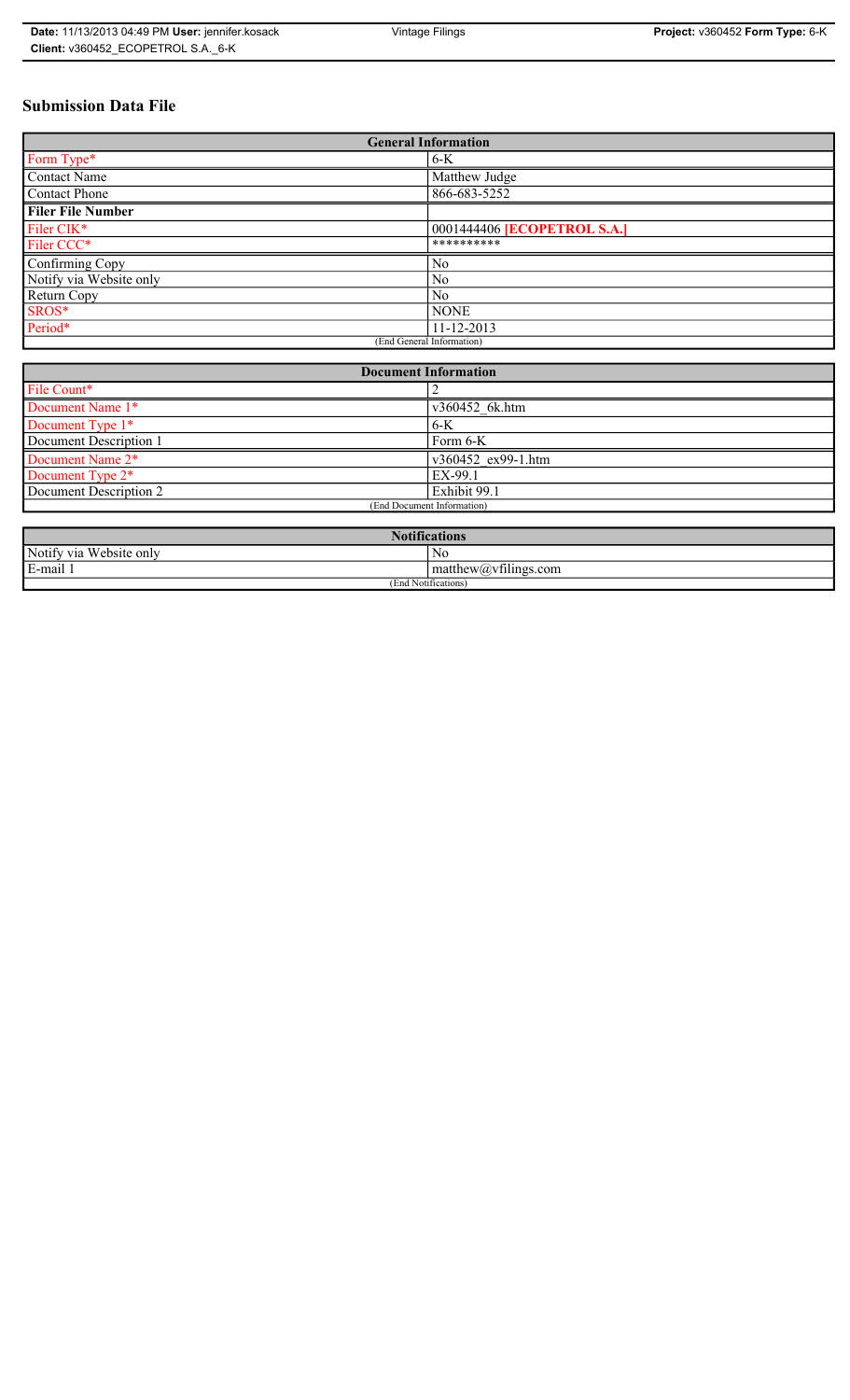### **SECURITIES AND EXCHANGE COMMISSION Washington, D.C. 20549**

### **FORM 6-K REPORT OF FOREIGN PRIVATE ISSUER PURSUANT TO RULE 13a-16 OR 15d-16 OF THE SECURITIES EXCHANGE ACT OF 1934**

November, 2013

Commission File Number: 333-153452

**ECOPETROL S.A.**

*(Exact name of registrant as specified in its Charter)*

Carrera 7 No. 37 – 69 BOGOTA – COLOMBIA *(Address of registrant's principal executive offices)*

Indicate by check mark whether the registrant files or will file annual reports under cover Form 20-F or Form 40-F.

Form 20-F  $\boxtimes$  Form 40-F  $\Box$ 

Indicate by check mark if the registrant is submitting the Form 6-K in paper as permitted by Regulation S-T Rule 101(b)(1):

 $Yes$   $\Box$  No  $X$ 

Indicate by check mark if the registrant is submitting the Form 6-K in paper as permitted by Regulation S-T Rule 101(b)(7):

 $Yes$   $\Box$  No  $X$ 

Indicate by check mark whether by furnishing the information contained in this Form, the registrant is also thereby furnishing the information to the Commission pursuant to Rule 12g3-2(b) under the Securities Exchange Act of 1934.

 $Yes$   $\Box$  No  $X$ 

If "Yes" is marked, indicate below the file number assigned to the registrant in connection with Rule 12g3-2(b): 82- N/A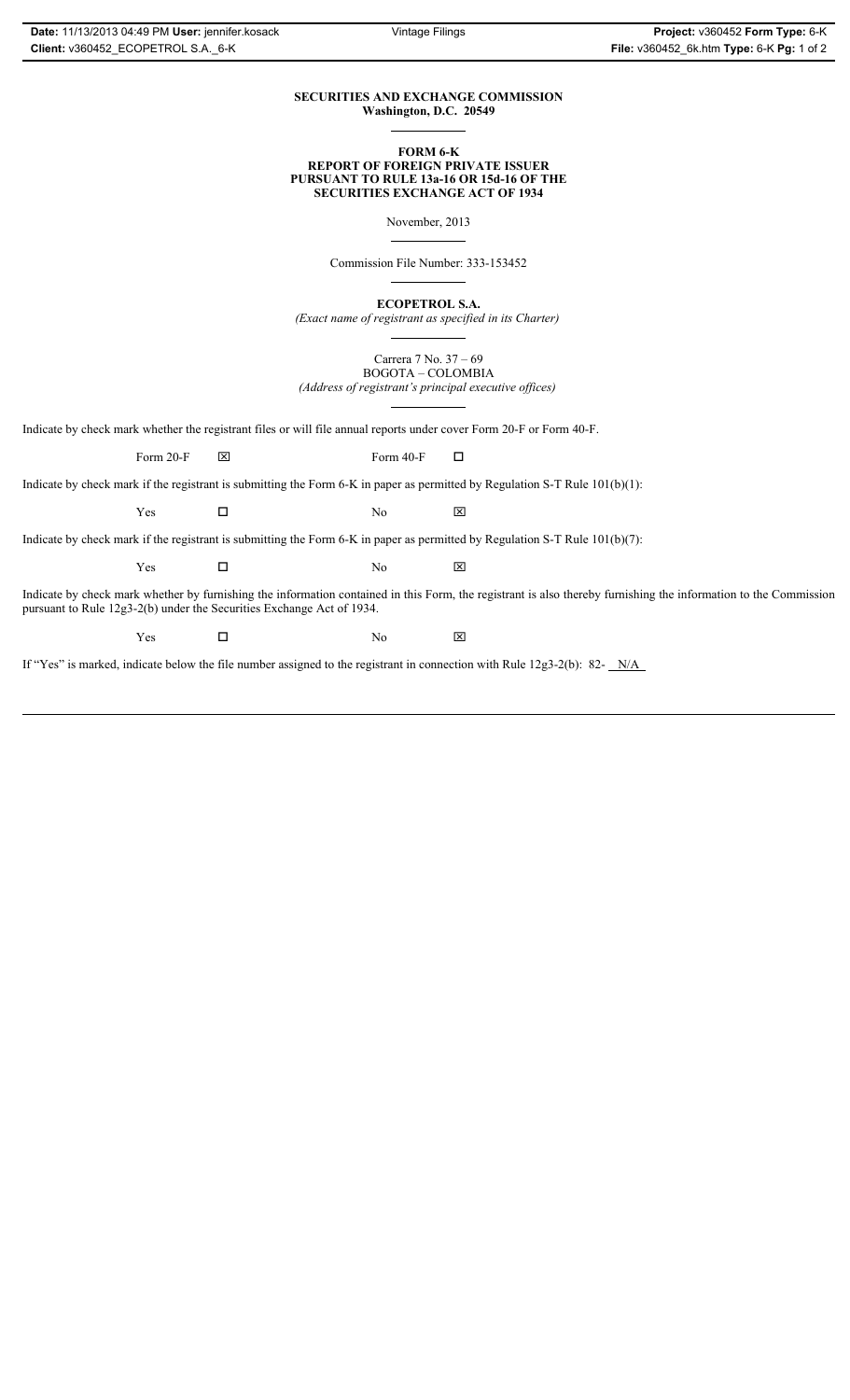# **SIGNATURE**

Pursuant to the requirements of the Securities Exchange Act of 1934, the Registrant has duly caused this report to be signed on its behalf by the undersigned, thereto duly authorized.

Date: November 13, 2013

Ecopetrol S.A.

By: /s/ Adriana M. Echeverri Name: Adriana M. Echeverri Title: Authorized Signatory